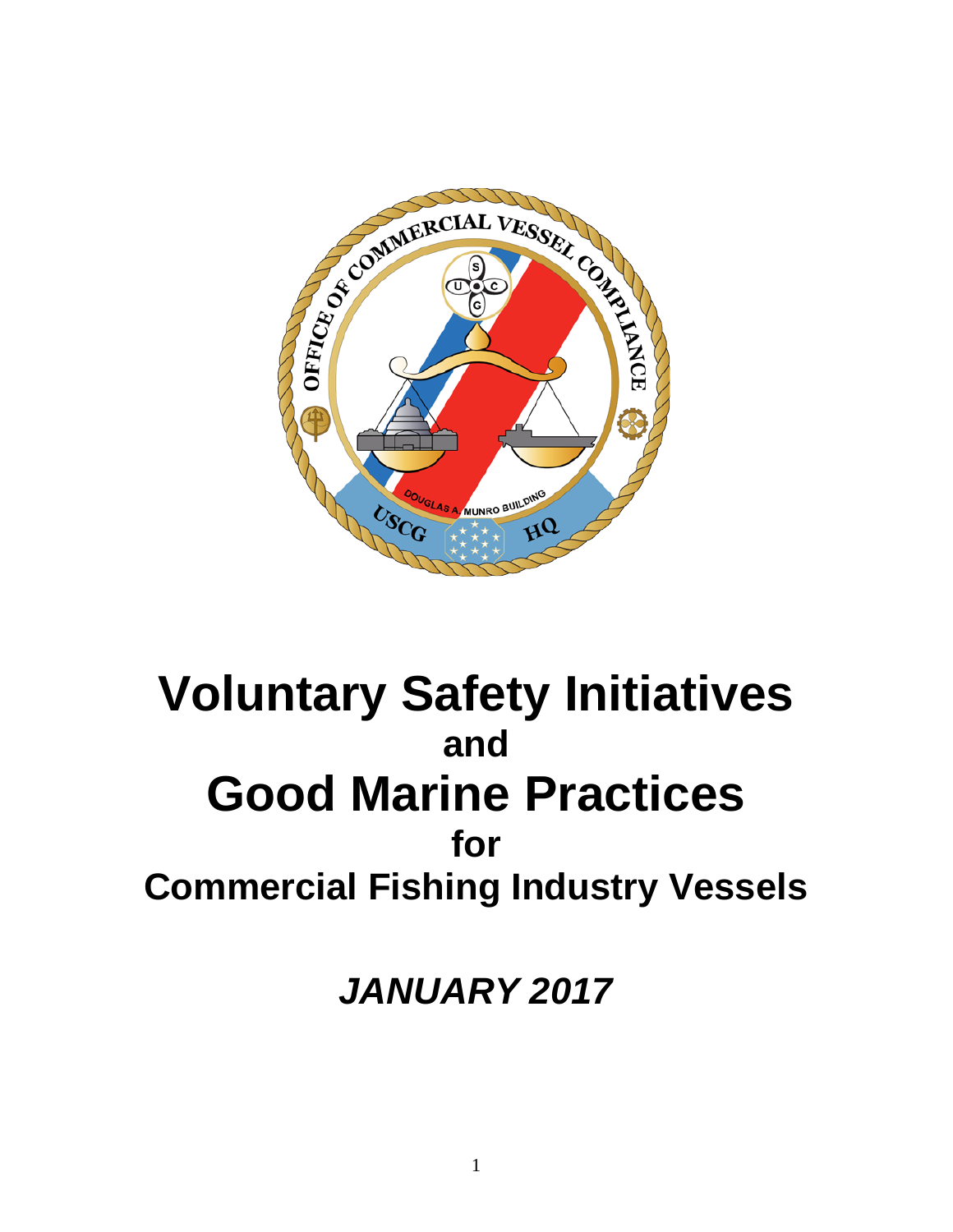## **Table of Contents**

| Background and Application                                                                                                                                                                                                                                                        | <u>Page 3</u>  |
|-----------------------------------------------------------------------------------------------------------------------------------------------------------------------------------------------------------------------------------------------------------------------------------|----------------|
| <b>Certificates, Documents, and Records</b>                                                                                                                                                                                                                                       | Page 5         |
| <u>Lifesaving Equipment</u> Lifesaving                                                                                                                                                                                                                                            | <u>Page 5</u>  |
| Communications Equipment                                                                                                                                                                                                                                                          | Page 5         |
| Deck Safety Equipment <b>Deck Safety</b> Equipment                                                                                                                                                                                                                                | Page 6         |
| Fire Safety Equipment and Practices                                                                                                                                                                                                                                               | <u>Page 6</u>  |
| <u>Machinery and Electrical Safety</u> Machinery and                                                                                                                                                                                                                              | Page 7         |
| Material Condition Material Condition                                                                                                                                                                                                                                             | <u>Page 7</u>  |
| <u>Flooding Prevention Electron Community Control Community Community</u>                                                                                                                                                                                                         | <u>Page 8</u>  |
| <b>Periodic Testing of Equipment and Systems</b>                                                                                                                                                                                                                                  | Page 9         |
| Refrigerant Safety<br>Notice and Contain the Contract of the Contract of the Contract of the Contract of the Contract of the Contract of the Contract of the Contract of the Contract of the Contract of the Contract of the Con                                                  | <u>Page 10</u> |
| Stability Standards <b>Stability</b> Standards <b>Stability</b> Standards <b>Stability</b> Standards <b>Stability</b> Standards <b>Stability</b> Standards <b>Stability</b> Standards <b>Stability</b> Standards <b>Stability</b> Standards <b>Stability</b> Standards <b>Sta</b> | <u>Page 10</u> |
| <b>Combating Fatigue</b>                                                                                                                                                                                                                                                          | <u>Page 11</u> |

Note: *All previous versions of a draft "ASCP" are superseded and suspended, and, this version of Voluntary Safety Initiatives and Good Marine Practices for Commercial Fishing Industry Vessels, dated January 2017, is the document that should be referenced when providing comments, feedback, or recommendations to the Coast Guard on safety practices not addressed by statute or regulation.*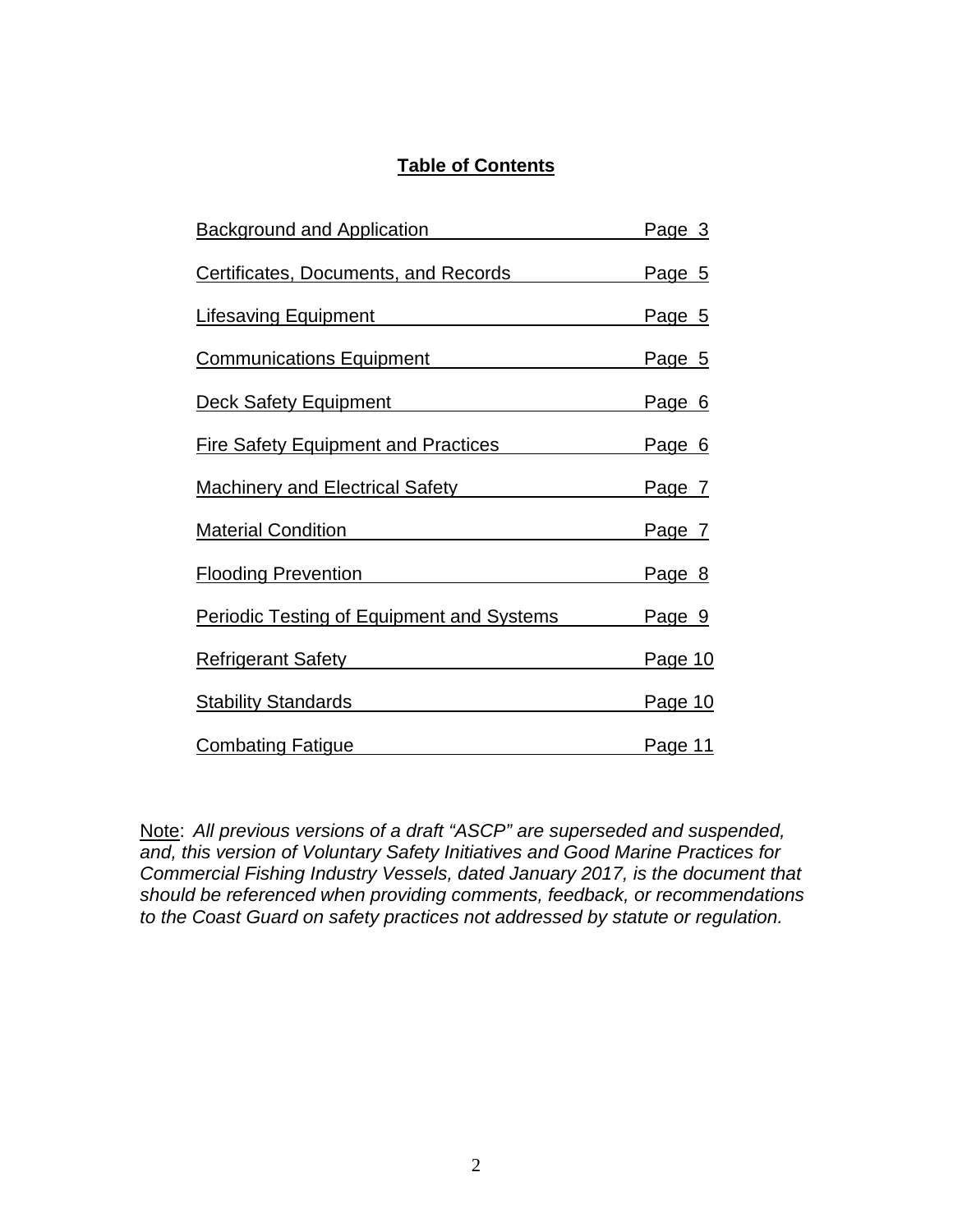#### **Background and Application**

The Coast Guard Authorization Act of 2010 and the Coast Guard and Marine Transportation Act of 2012 ("the Acts") extended classification requirements from only fish processing vessels to certain other Commercial Fishing Vessels (CFVs). Since most existing CFVs were not built to classification society rules, nor would such older vessels be accepted for classification due to their age and original non-class construction, the Acts included a provision to develop an Alternate Safety Compliance Program (ASCP) for such vessels. An ASCP was to be developed in cooperation with industry by January 1, 2017 and implemented by January 1, 2020.

The ASCP provision in the Acts would require older vessels to meet safety measures in addition to existing safety requirements found in 46 CFR Part 28, and the proposed rules published in the Federal Register on June 21, 2016. However, without existing requirements for these older vessels already in place in regulations, an alternate to the standard could not be developed. Thus, in order to require new or additional safety requirements for older vessels, a rulemaking process is required. Therefore, the Coast Guard has suspended development of ASCP standards as previously socialized. Such additional safety requirements will be considered in a future rulemaking project.

Instead, using feedback and recommendations from meetings with industry on ASCP development, the Coast Guard provides voluntary safety initiatives and good marine practices that should be embraced by the industry. These safety measures should be implemented on non-classed vessels where possible and reasonable. Coast Guard personnel will discuss these measures with owners/ operators during dockside safety examinations and at-sea boardings. The Coast Guard engaged with their Commercial Fishing Safety Advisory Committee (CFSAC) to develop these voluntary safety initiatives and good marine practices. Several vessel owners and operators and industry associations provided feedback and comment on the draft safety measures issued in October 2016.

The safety measures and practices contained in this document are to be focused primarily toward vessels 50 feet or greater in length, operating beyond three nautical miles from shore, and that are more than 25 years of age. However, these safety initiatives and good marine practices should be considered for ALL commercial fishing vessels where reasonable and practicable.

The voluntary safety initiatives and good marine practices contained in this document were reviewed, validated, and recommended by the CFSAC, which represents the industry and addresses concerns to the Coast Guard. However, this does not preclude individual fleets from modifying these measures because some of the practices may not necessarily apply in all fisheries and operating situations.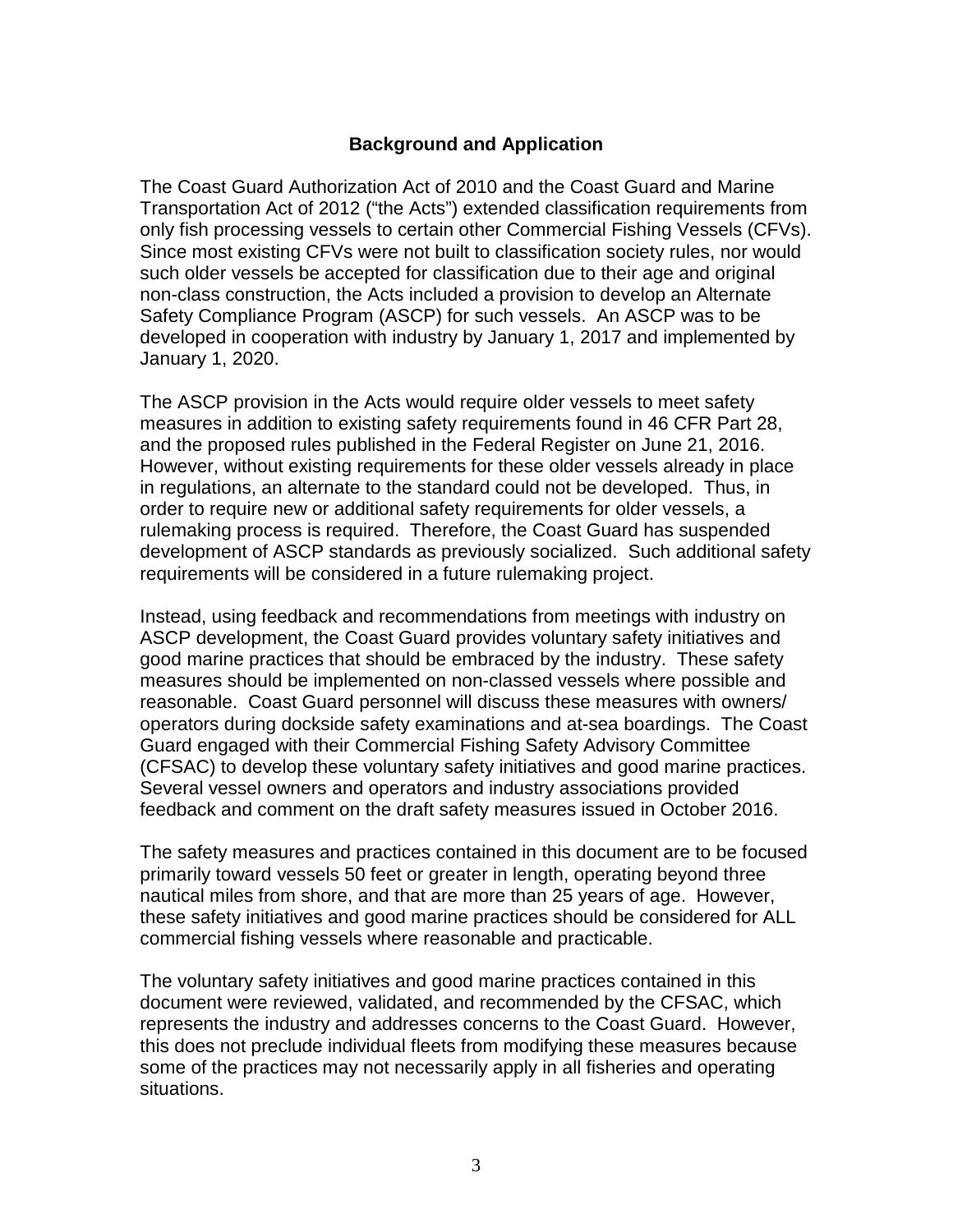Fishing organizations representing specific fleets should feel free, and are encouraged, to work with CG District CFVS Coordinators to determine the safety measures in this document that may, or may not, be applicable to their fleet. A fleet-specific safety initiative with good marine practices may be developed in lieu of this document and presented to the Coast Guard.

The voluntary safety initiatives and good marine practices in this document were compiled after identifying common hazards that all fishing vessels could face. The hazards were identified through an analysis of commercial fishing vessel fatalities and vessel disasters. An analysis of fishing vessel disasters and crewmember fatalities conducted by the National Institute for Occupational Safety and Health (NIOSH) clearly identified common hazards across all fleets in the U.S. fishing industry. Major hazards were identified, including fatal falls overboard and vessel disasters caused by flooding, instability, and fires. Vessel and operational hazards were also discussed with various facets of the fishing industry to identify and confirm risks to the safety of the vessels and crews. These analyses were used by the Coast Guard to identify those hazards that may be mitigated through certain safety interventions and initiatives, and by following good marine practices listed in this document.

Over the past several years while working on safety guidelines and practices for an ASCP, the Coast Guard tasked the CFSAC to assist in identifying initiatives and interventions that would enhance safe operations on vessels. Additionally, numerous presentations were provided at industry expositions and conferences to provide information on the guidelines, and to solicit feedback. Coast Guard personnel attended meetings with industry groups to review and work on realistic, but needed, safety measures. The results of these meetings yielded numerous comments and suggestions regarding measures to be included in, or excluded from, a safety program. Industry feedback to date was considered in developing these safety initiatives and good marine practices that should now be the focus of voluntary safety enhancements. The Coast Guard will continue to provide information to and solicit feedback from the fishing industry during meetings or other venues to refine these enhanced voluntary safety measures.

The Coast Guard appreciates the engagement and participation of industry in this process, and looks forward to continued collaboration as these safety initiatives and good marine practices may be further refined.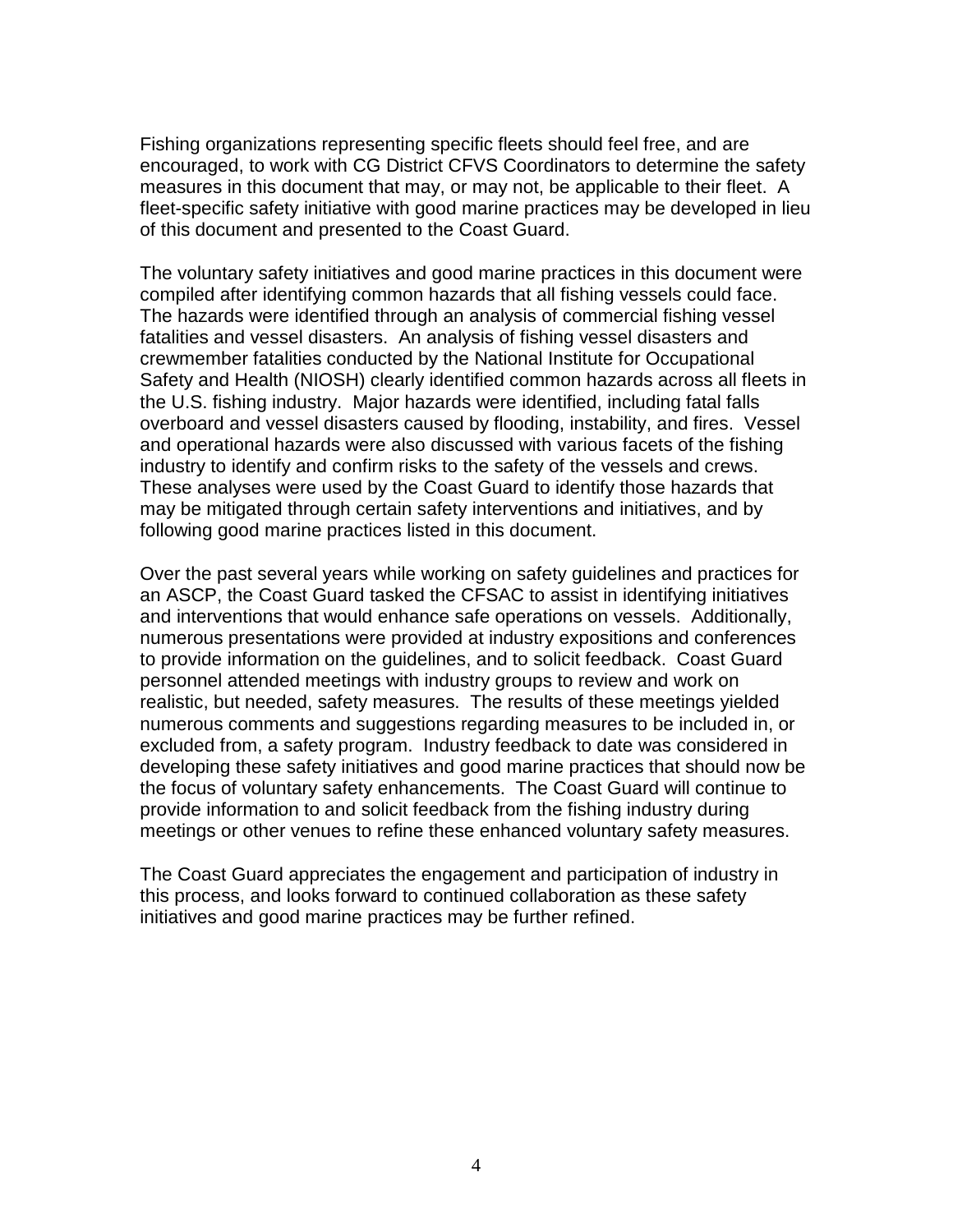## **I. Certificates, Documents and Records**

- A. Each vessel should have a valid Commercial Fishing Vessel Safety (CFVS) Decal issued within the past 2 years. (Required if carrying or subject to carriage of a NOAA Fisheries Observer.)
- B. A record of safety and survival equipment maintenance and inspections should be completed and retained on board the vessel for 3 years. (To be added in 46 CFR 28.200 per NPRM. See, also, Section IX of this document.)
- C. A record of instruction, emergency drills, and safety orientation should be kept on board the vessel, and retained for 3 years. (See NPRM - 46 CFR 28.200 .) The record should include:
	- 1. Name of qualified Drill Conductor (should be a member of the crew);
	- 2. Type and date of training/orientation/drill; and
	- 3. Names of participants.

### **II. Lifesaving Equipment**

- A. Immersion Suits and Personal Flotation Devices (PFDs) required by 46 CFR Part 28 should be fitted with a Coast Guard-approved strobe-type personal marker light.
- B. A survival craft required by 46 CFR Part 28 is to be of a type that ensures no part of an individual is immersed in water. (Proposed new change to 46 CFR 28.120.)
- C. Each vessel with more than one individual on board should have an effective manoverboard recovery device that is appropriate for the vessel.
- D. In the case of a single-operator vessel, additional or alternative lifesaving devices should be in place. These could include an engine kill device, a re-boarding ladder, and/or a personal locator beacon (PLB).

#### **III. Communications Equipment**

- A. Upon expiration of its battery or when servicing is required, a vessel with an existing EPIRB should replace it with a GPS-enabled EPIRB.
- B. Each vessel equipped with a DSC radio should have it programmed for MMSI.
- C. Each vessel equipped with a DSC radio and GPS should have the GPS feed connected to the radio, unless the radio has an internal GPS that is functional.
- D. A Mayday placard or written emergency communication procedures should be posted in a visible location in the vicinity of the primary radio in the pilot house or at the primary operating station.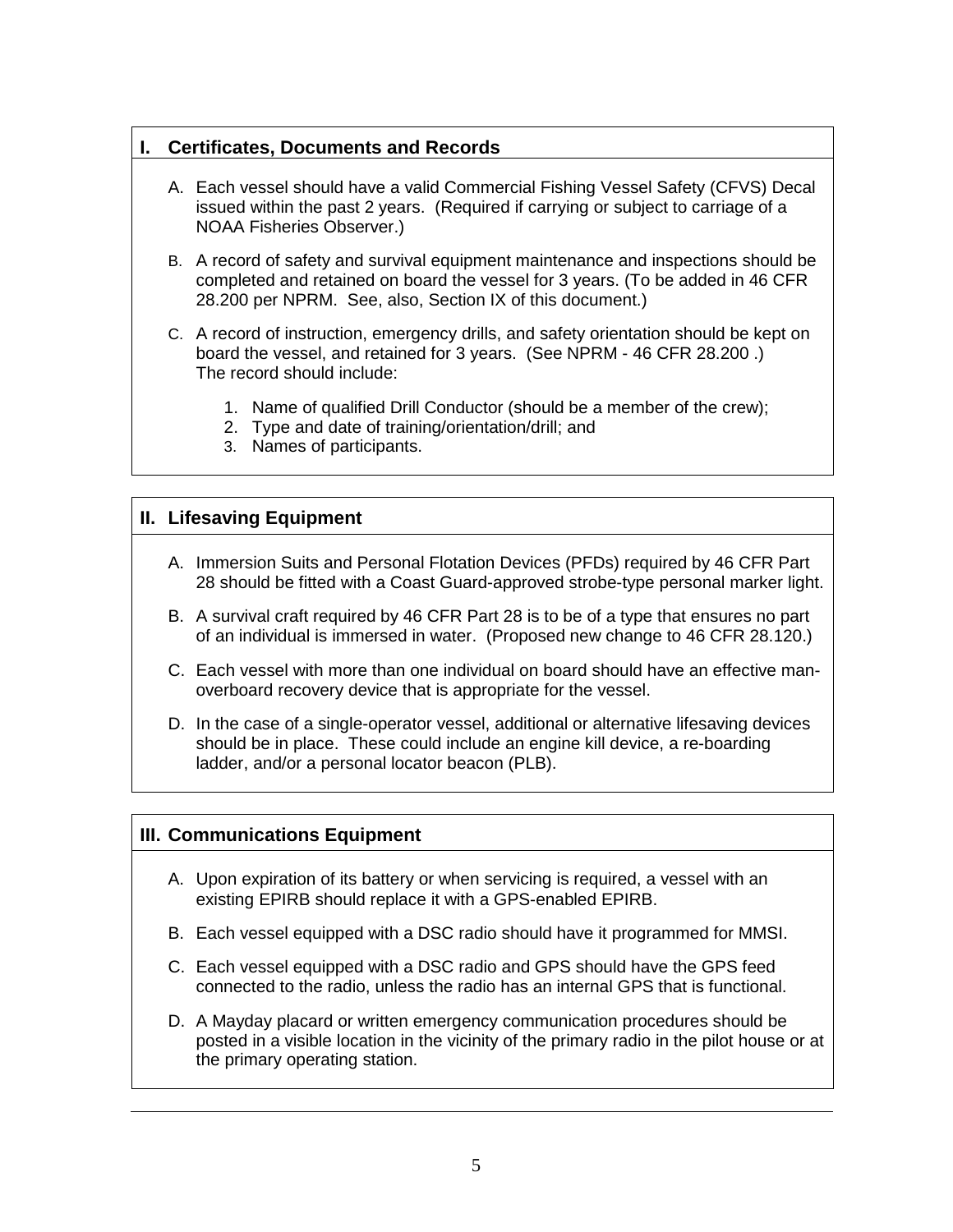## **IV. Deck Safety Equipment**

- A. If not already required by regulation, the weather deck on a vessel should be equipped with or have a device or material that will help prevent personnel slips, and the device/material should be maintained in good condition.
- B. Each individual on board the vessel, when on an open deck (especially at night, when alone, when gear is being set/hauled, in bad weather, crossing hazardous bars, or when other hazards exist), should wear a flotation device of sufficient buoyancy to keep the wearer afloat. The device need not be Coast Guardapproved, and may be in addition to, but not replacing the PFDs required by 46 CFR Part 28. In the case of a single-operator vessel, the PLB listed in section II. D. should be affixed to the individual's flotation device. (Use of a non-USCGapproved PFD is not a violation as long as the required PFDs are also onboard.)
- C. If not already required under 46 CFR Part 28.215, vessels should consider installing guards for exposed hazards, or have another equivalent means to prevent personnel entanglement. An evaluation of such hazards with any powered equipment should be conducted to see if guarding, an emergency stop device, or other local control device could be installed to prevent or minimize injury, but not restrict necessary access.
- D. Each individual onboard the vessel, when working in the vicinity of operating overhead equipment, gear, or machinery, should wear a hardhat or other appropriate cranial protection.

## **V. Fire Safety Equipment and Practices**

- A. The following potential fire prevention or source hazards should be inspected prior to the operation of the vessel and at least once a week thereafter:
	- 1. Hot surface lagging/insulation is not saturated with oil or fuel;
	- 2. Potential ignition sources such as loose electrical connections, or exposed hot surfaces or conductors are corrected;
	- 3. Flammables and combustibles are safely segregated from possible ignition sources and placed in appropriate storage containers;
	- 4. Any fuel, oil, or hydraulic leaks observed are repaired;
	- 5. Bilge is free of excessive fuel, oil and volatile fumes;
	- 6. Stoves and electrical heaters are guarded and their vicinity is clear and free of combustibles and flammables;
	- 7. Hazardous and flammable material storage areas/containers have separate ventilation and an appropriate fire extinguisher in the immediate area; and
	- 8. Fuel vent flame screens of at least 30 x 30 mesh are installed, if possible, and are in good condition.
	- 9. Where installed, engineroom vent closures are functional.
- B. If not already required, each vessel should have the following detectors installed:
	- 1. An independent modular smoke detector of UL-217 standard or equivalent in all accommodation and regularly manned spaces; (heat detectors could be substituted in the galley and engine room); and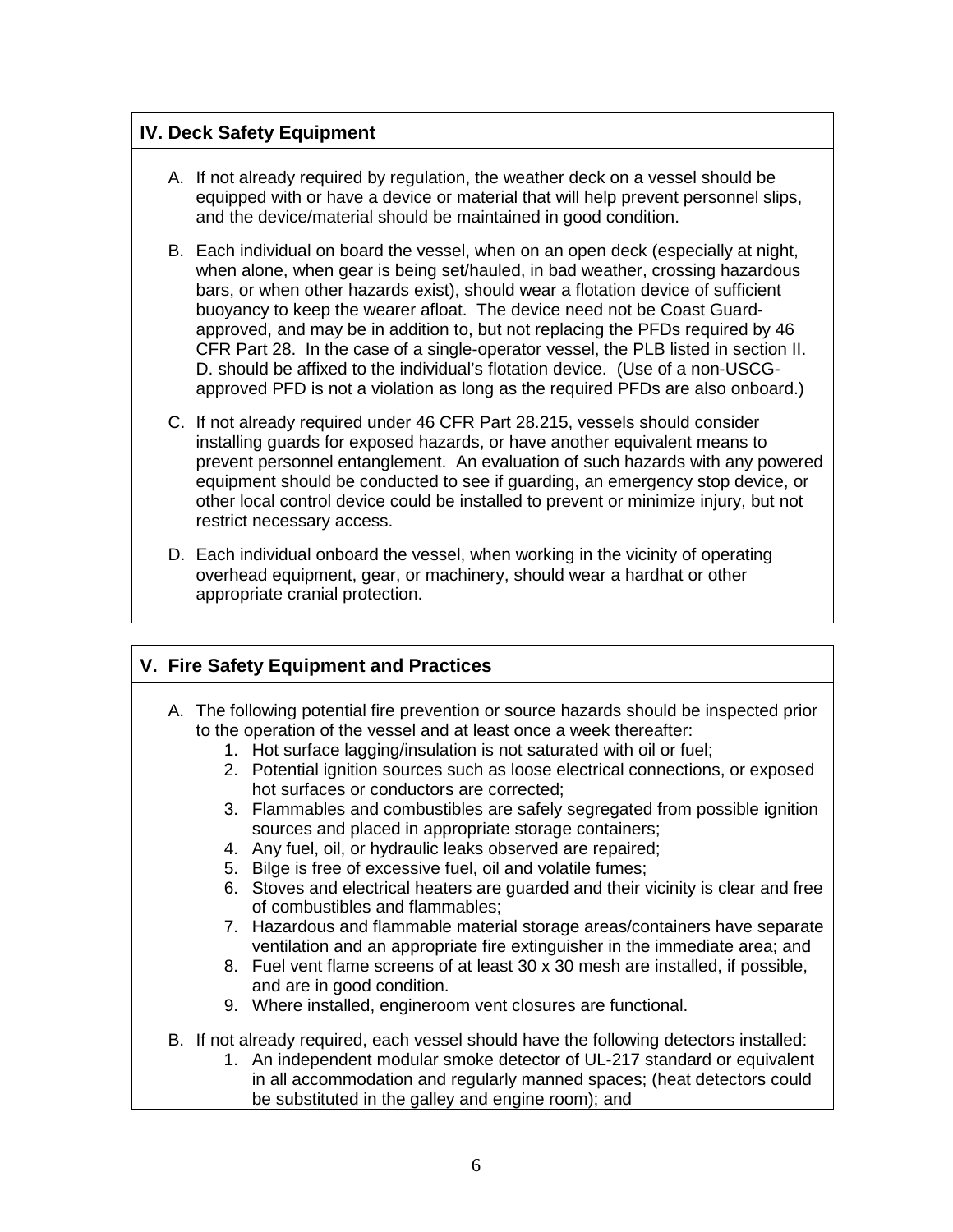- 2. Carbon monoxide detectors in accommodation spaces adjacent to spaces with internal combustion engines and exhaust stacks.
- C. On each vessel with a deck water/fire pump, there should be sufficient hose(s) with an appropriate nozzle to reach any part of the vessel.

## **VI. Machinery and Electrical Safety**

- A. Exhaust systems should be free of leaks within any internal spaces.
- B. Electrical systems and wiring should be maintained to ensure:
	- 1. A conductor should not be exposed, unless so designed;
	- 2. Electrical panels are covered and connections not left exposed;
	- 3. Battery(ies) are secured from movement and covered or guarded;
	- 4. All cable and wiring has stranded copper conductors with sufficient current carrying capacity for the circuit for which they are used;
	- 5. New wiring installations or repairs are in accordance with 33 CFR 183 or other standard established for marine use;
	- 6. Extension cords are limited to temporary applications; and
	- 7. All permanently installed electrical equipment is hard-wired to the power source with over-current protection, where possible.

## **VII. Material Condition**

- A. Existing weathertight/watertight closures should be maintained and function as designed:
	- 1. All dogs/closing devices are operable;
	- 2. Gaskets are in place and not painted or deteriorated; and
	- 3. Knife edges of closures provide a proper seal and are periodically tested.
- B. Any penetration of a watertight bulkhead or deck should be installed in such a manner to maintain the watertight integrity of the bulkhead or deck.
- C. A watertight bulkhead or deck or closure that has been altered since installed should be restored to a condition that ensures its watertight integrity.
- D. Through-hull fittings should be installed with a shut-off valve located as close to the hull penetration as practicable and be constructed of a material compatible with the hull material and suitable for marine use.
- E. An internal survey should be conducted twice in a five year period (or as required by your insurance underwriter), not to exceed three years between surveys. (Vessels operating on the Great Lakes can conduct their internal survey on the same schedule as their out of water survey described in section G.) The survey should be conducted by a qualified marine surveyor, if reasonably available, from an organization accepted by the Coast Guard. Otherwise, an owner/operator may conduct and certify the survey was performed.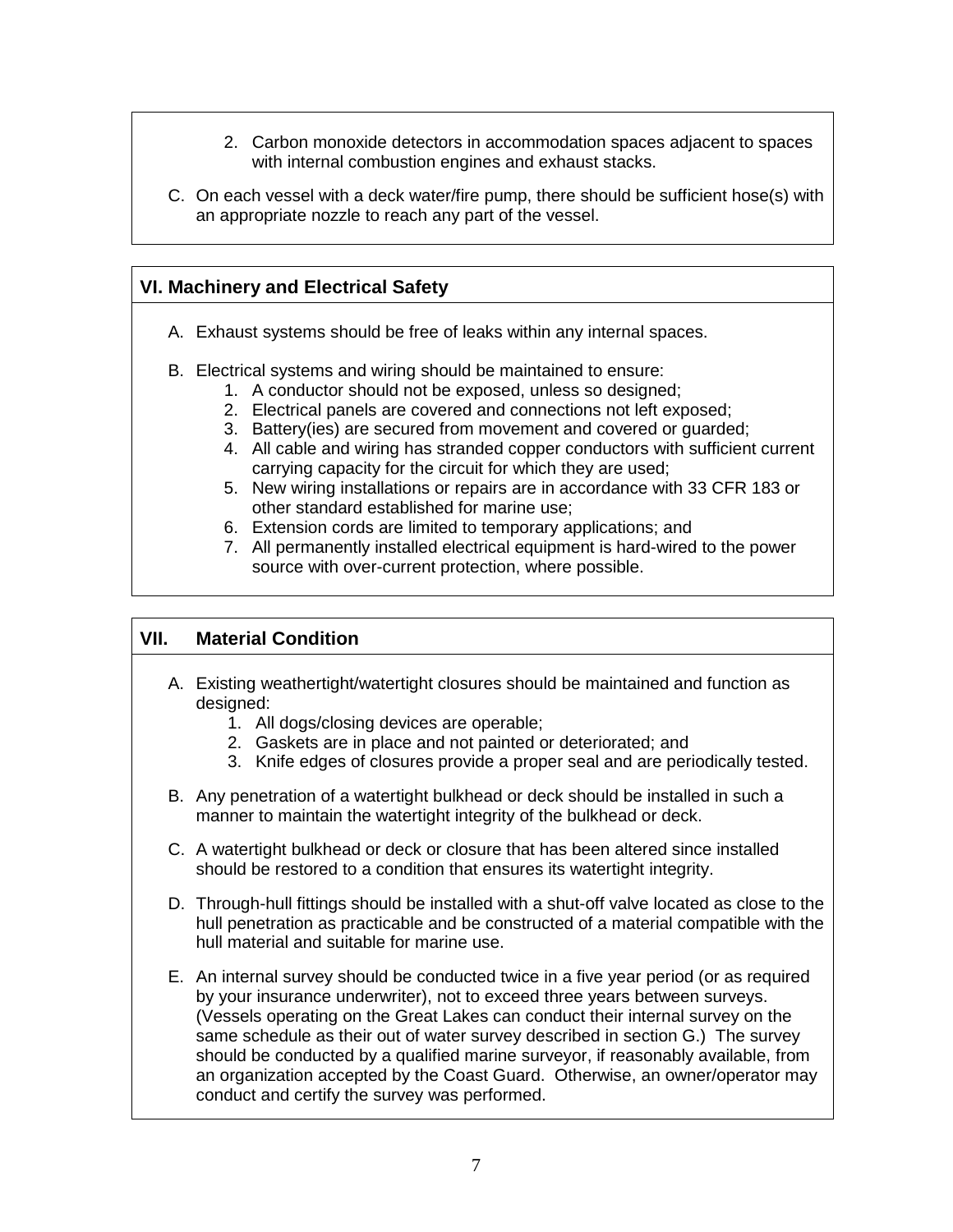| The survey should include verifying the structural integrity/condition of the:<br>1. Frames and stiffeners:<br>2. Floors and decks;<br>3. Shelves, brackets, clamps;<br>4. Bulkheads;<br>5. Ventilation;<br>6. Hull openings and closures;<br>7. Deadlight covers in place below weather deck;<br>8. Deck openings and closures;<br>9. Sills, combings;<br>10. Piping; and<br>11. Scuppers/freeing ports.                                                                                                                                                                                                                   |
|-----------------------------------------------------------------------------------------------------------------------------------------------------------------------------------------------------------------------------------------------------------------------------------------------------------------------------------------------------------------------------------------------------------------------------------------------------------------------------------------------------------------------------------------------------------------------------------------------------------------------------|
| F. Deficiencies found during the internal survey should be corrected to the<br>satisfaction of the attending marine surveyor or vessel owner within a stipulated<br>time frame.                                                                                                                                                                                                                                                                                                                                                                                                                                             |
| G. An out of water survey should be conducted by a qualified marine surveyor from<br>an organization accepted by the Coast Guard or by the vessel owner.<br>1. Wood boats should be surveyed twice in any five year period not to exceed<br>three years between surveys.<br>2. All other vessel types should be surveyed at least once every five years.<br>3. The following items should be examined to verify their structural integrity<br>and service condition:<br>a. Propeller;<br>b. Shafts/seals;<br>c. Sea valves;<br>d. Rudders;<br>e. Side shell/planking; and<br>f. Tanks, voids, cofferdams, and chain locker. |
| H. Deficiencies found during the out of water survey should be corrected to the<br>satisfaction of the attending marine surveyor or vessel owner within a stipulated<br>time frame.                                                                                                                                                                                                                                                                                                                                                                                                                                         |
|                                                                                                                                                                                                                                                                                                                                                                                                                                                                                                                                                                                                                             |

## **VIII. Flooding Prevention**

- A. Each vessel should maintain a damage control kit onboard, as appropriate for the vessel, to include, but not limited to, the following:
	- 1. Conical soft plugs sized as per the vessel's seacocks;
	- 2. Soft wood lumber and wedges;
	- 3. Grease tape (fashioned from burlap or landscaping membrane and covered in industrial grade grease);
	- 4. Manila twine;
	- 5. Sheet rubber or neoprene gasket material;
	- 6. Hand tools (hatchet, hammer, screwdriver, c clamps, hand saw, hack saw, disposable flashlights, battery-powered head-mounted light);
	- 7. Hose clamps and wire ties;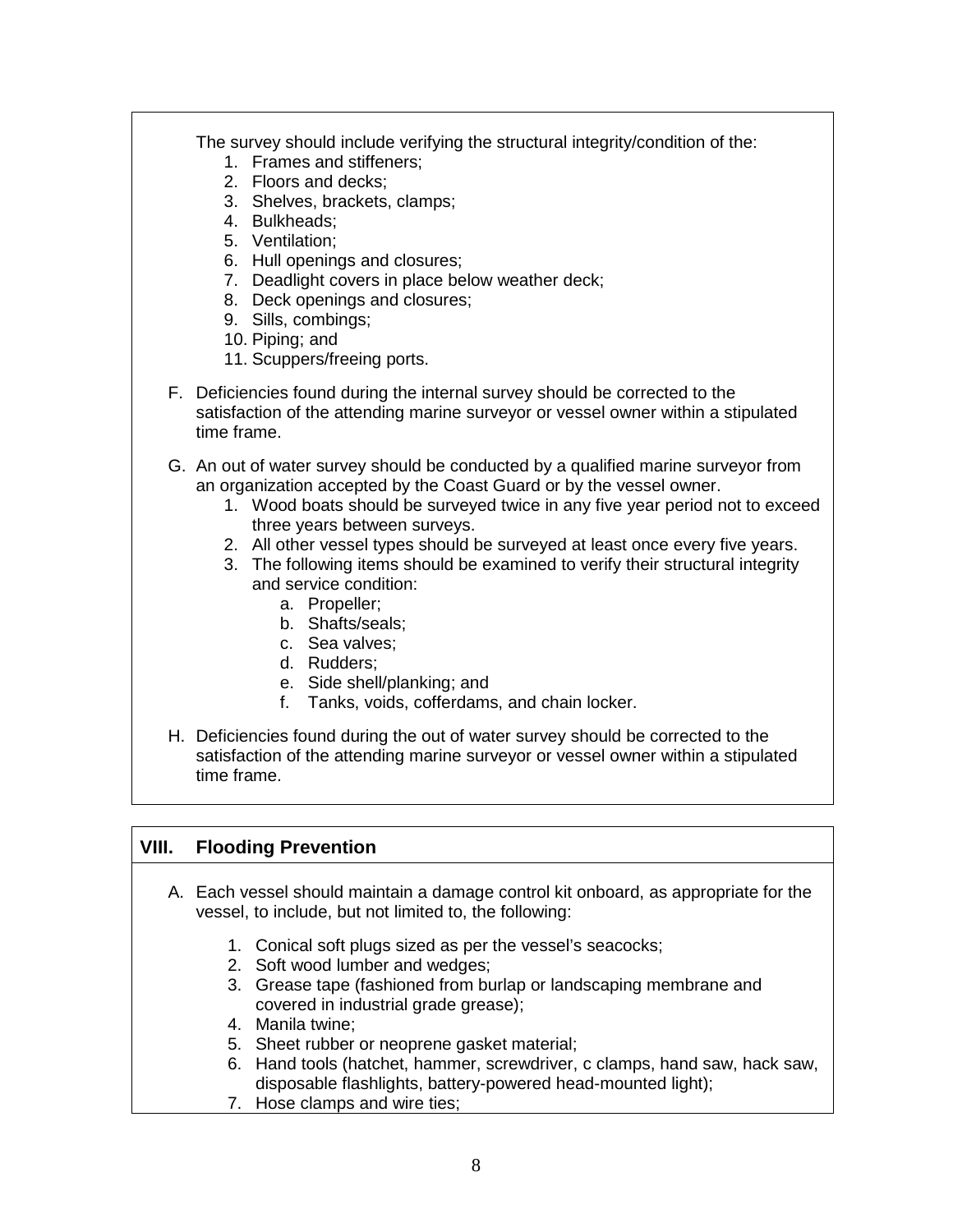- 8. Water impervious patching material and/or underwater epoxy;
- 9. Oakum and rags; and
- 10. Duct tape.
- B. In addition to any required dewatering pump, each vessel should also maintain onboard a portable dewatering pump which meets the requirements of 46 CFR 28.255, if space allows and fuel for the pump can be safely stored on the vessel. The pump should have an independent power source.
- C. Each vessel should have written instructions and policy regarding watertight/ weathertight closures to include:
	- 1. At-sea policy for maintaining and verifying weathertight/watertight integrity and the status of such closures; and
	- 2. Preventive maintenance schedule for each watertight/weathertight closure.
- D. Prior to operating the vessel on a voyage, the individual in charge of each vessel should complete a pre-departure check to include, but not limited to the following:
	- 1. Evaluation of weather and bar conditions;
	- 2. Gear, catch, and hatches are secured;
	- 3. Vessel is not overloaded;
	- 4. Scuppers and freeing ports are clear;
	- 5. Visible portions of shafts and rudder posts show no or little leakage; and
	- 6. Vessel tanks and holds are filled in such a manner to limit free surface effect.

Any discrepancy found during the check should be corrected prior to the vessel getting underway. The individual in charge must ensure the seaworthiness of the vessel. Results of the pre-departure check should be recorded.

## **IX. Periodic Testing of Equipment and Systems**

- A. The following equipment and systems, where required or installed, should be tested prior to operation of the vessel and at least once each week thereafter.
	- 1. Emergency generator(s) and lighting.
	- 2. High water alarms.
	- 3. Bilge pump(s).
	- 4. Dewatering system(s).
	- 5. Deck water/fire pump(s).
	- 6. Smoke/heat/gas detectors
- B. A record of equipment and systems testing is to be kept on board the vessel, and retained for 3 years. (See Section I.B.) (NPRM - 46 CFR 28.200.)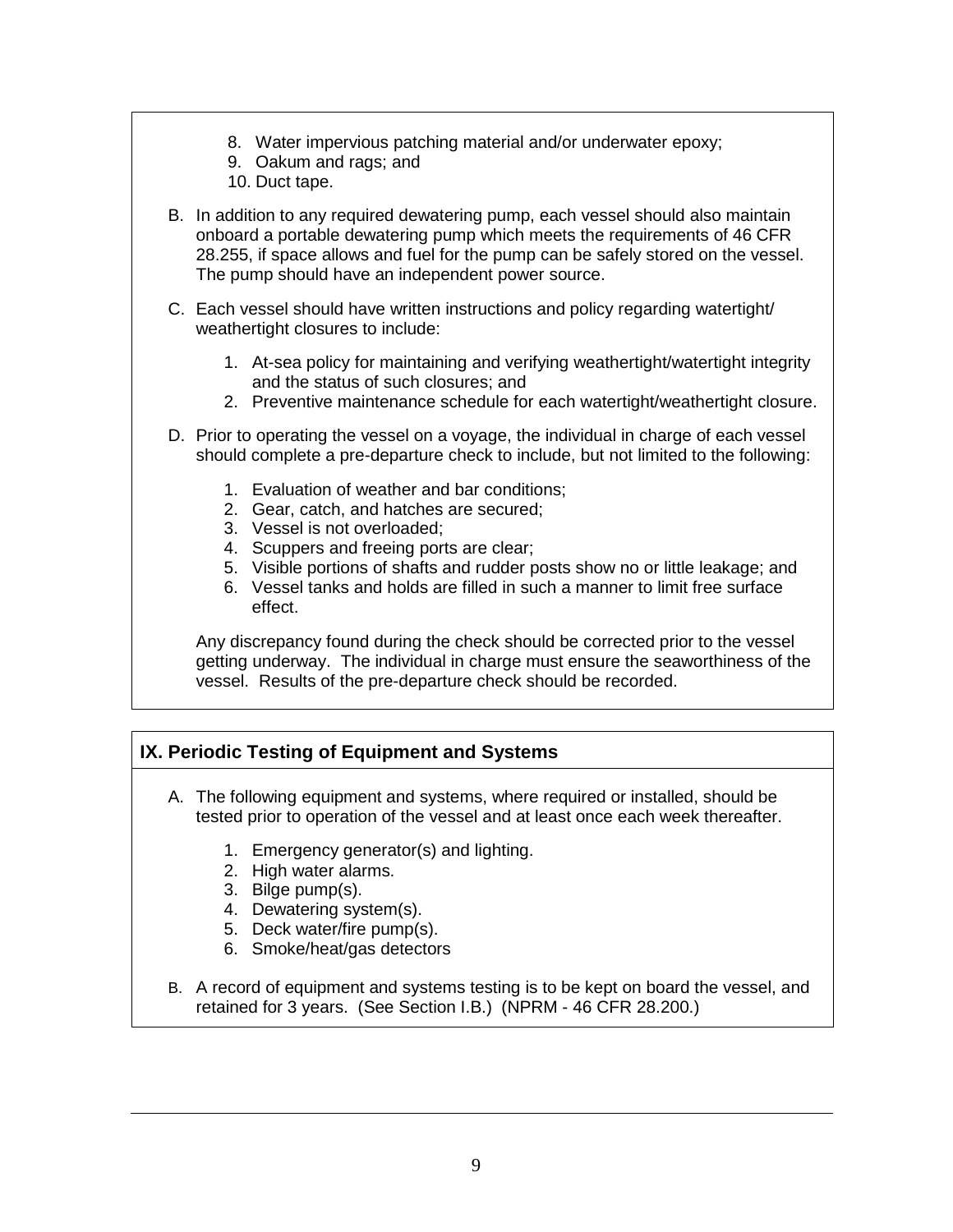## **X. Refrigerant Safety**

- A. Refrigerant detectors should be installed in spaces containing the main receiver and compressors (e.g. Freon, Ammonia, or other as needed) or a portable detector can be substituted.
- B. Pressure relief valves should be vented to the outside. The refrigeration system should be exhausted to the outside, but not such that it would breach watertight or weather tight integrity.
- C. The refrigeration system should be isolated from normally manned spaces where practicable. The space housing the refrigeration system should be adequately ventilated.

#### **XI. Stability Standards**

A. On a vessel that has a stability document (to include loading conditions and stability instructions), the owner/operator should ensure that it is reviewed by a naval architect, marine engineer, or other qualified individual at least every 5 years, or after the vessel has been modified or altered in any way that changed its stability or handling characteristics. The stability document should be updated if determined to be necessary by the naval architect, marine engineer, or other qualified individual

A written copy of the document must be available onboard the vessel.

B. On a vessel that does not have any stability documentation, the owner/operator should be able to show at least one of the following:

The vessel's operation and history of service does not cause the stability of the vessel to be questioned by the Coast Guard or a third party who performs a condition survey of the vessel, or if this history of service is not available, then:

- 1. The vessel performs satisfactorily on an operational test that demonstrates it has acceptable stability and handling characteristics; or,
- 2. The vessel has a satisfactory stability assessment considering its form, arrangement, construction, number of decks, route, and any operating restrictions of the vessel.
- C. The operator of the vessel should be provided basic training on stability, and on the current loading conditions and stability instructions for the vessel.